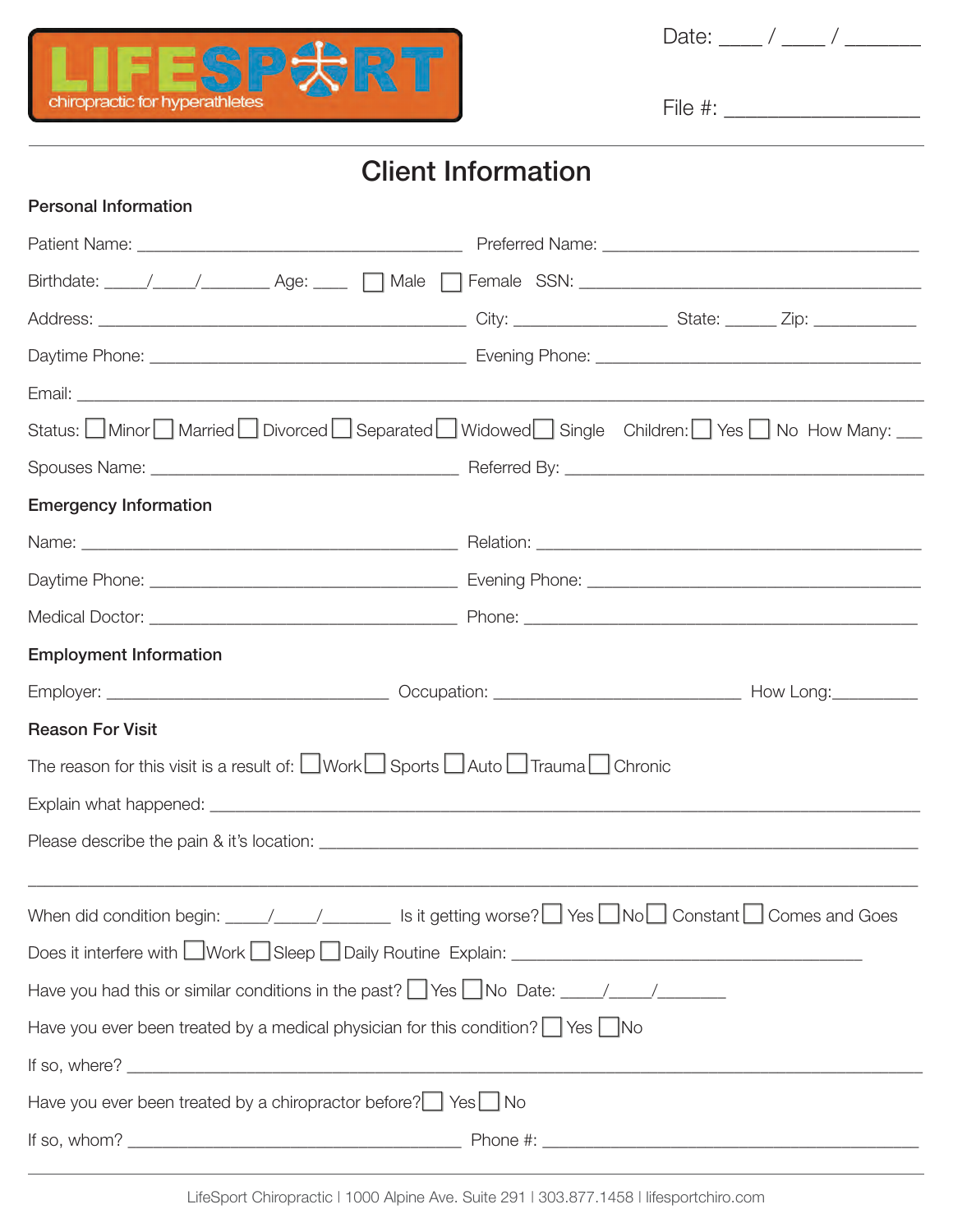

Date: \_\_\_\_ / \_\_\_\_ / \_\_\_\_\_\_\_

File #: \_\_\_\_\_\_\_\_\_\_\_\_\_\_\_\_\_\_

Page 2

## Health History

|                                                                                                                                                                                                                         | Are you taking any of the following medications? (Please check all that apply.)                                                                                                                                                      |                                                                                                                                                                                                 |                                                                                                                                                                         |  |  |  |
|-------------------------------------------------------------------------------------------------------------------------------------------------------------------------------------------------------------------------|--------------------------------------------------------------------------------------------------------------------------------------------------------------------------------------------------------------------------------------|-------------------------------------------------------------------------------------------------------------------------------------------------------------------------------------------------|-------------------------------------------------------------------------------------------------------------------------------------------------------------------------|--|--|--|
| $\Box$ Nerve Pills<br>$\Box$ Blood Thinners                                                                                                                                                                             | $\Box$ Pain Killers (Including Asprin) $\Box$ Muscle Relaxers<br>$\Box$ Tranquilizers                                                                                                                                                | $\Box$ Insulin                                                                                                                                                                                  | $\Box$ Stimulants<br>$\Box$ Other(s)                                                                                                                                    |  |  |  |
|                                                                                                                                                                                                                         | Do you have or ever had any of the following conditions? (Please check all that apply.)                                                                                                                                              |                                                                                                                                                                                                 |                                                                                                                                                                         |  |  |  |
| $\Box$ Heart Attack<br>$\Box$ Mitral Valve Prolapse<br>$\Box$ Hepatitis<br>Frequent Neck Pain<br>$\Box$ Psychiatric Problems<br>$\Box$ Ulcers/Colitis<br>$\Box$ Diabetes/Tuberculosis<br>$\Box$ Artificial Bones/Joints | □ Heart Surgery/Pacemaker<br>$\Box$ Artificial valves<br>$\Box$ HIV+/AIDS<br>$\Box$ Emphysema/Glaucoma<br>$\Box$ Rheumatic Fever<br>□ Fainting/Seizures/Epilepsy<br>$\Box$ Difficulty Breathing<br>$\Box$ Arthritis                  | $\Box$ Heart Murmur<br>$\Box$ Alcohol/Drug Abuse<br>$\Box$ Shingles<br>$\Box$ Anemia<br>$\Box$ Severe/Frequent Headaches $\Box$ Kidney Problems<br>$\Box$ Sinus Problems<br>$\Box$ Chemotherapy | □ Congenital Heart Defect<br>$\Box$ Venereal Disease<br>$\Box$ Cancer<br>□ High/Low Blood Pressure<br>$\Box$ Asthma<br>$\Box$ Lower Back Problems                       |  |  |  |
|                                                                                                                                                                                                                         |                                                                                                                                                                                                                                      |                                                                                                                                                                                                 |                                                                                                                                                                         |  |  |  |
|                                                                                                                                                                                                                         |                                                                                                                                                                                                                                      |                                                                                                                                                                                                 |                                                                                                                                                                         |  |  |  |
|                                                                                                                                                                                                                         |                                                                                                                                                                                                                                      |                                                                                                                                                                                                 |                                                                                                                                                                         |  |  |  |
|                                                                                                                                                                                                                         |                                                                                                                                                                                                                                      |                                                                                                                                                                                                 |                                                                                                                                                                         |  |  |  |
|                                                                                                                                                                                                                         | Family health history: <u>the community of the community of the community of the community of the community of the community of the community of the community of the community of the community of the community of the communi</u> |                                                                                                                                                                                                 |                                                                                                                                                                         |  |  |  |
|                                                                                                                                                                                                                         | Do you take supplements/vitamins? $\Box$ Yes $\Box$ No Exercise? $\Box$ Yes $\Box$ No                                                                                                                                                |                                                                                                                                                                                                 |                                                                                                                                                                         |  |  |  |
|                                                                                                                                                                                                                         |                                                                                                                                                                                                                                      |                                                                                                                                                                                                 | Are you on a special diet? $\Box$ Yes $\Box$ No Since: $\_\_\_\_\_\_\_\_\_\_\_\_\_\_\_\_\_\_$ Do you smoke? $\Box$ Yes $\Box$ No How Much? $\_\_\_\_\_\_\_\_\_\_\_\_\_$ |  |  |  |
|                                                                                                                                                                                                                         | Do you wear: □ Heel Lifts □ Sole Lifts □ Inner Soles □ Arch Supports                                                                                                                                                                 |                                                                                                                                                                                                 |                                                                                                                                                                         |  |  |  |
| What is the age of your mattress? ____________ Is it comfortable? Ves No                                                                                                                                                |                                                                                                                                                                                                                                      |                                                                                                                                                                                                 |                                                                                                                                                                         |  |  |  |
| Are you pregnant? $\Box$ Yes $\Box$ No How Long? _____________ Nursing? $\Box$ Yes $\Box$ No                                                                                                                            |                                                                                                                                                                                                                                      |                                                                                                                                                                                                 |                                                                                                                                                                         |  |  |  |